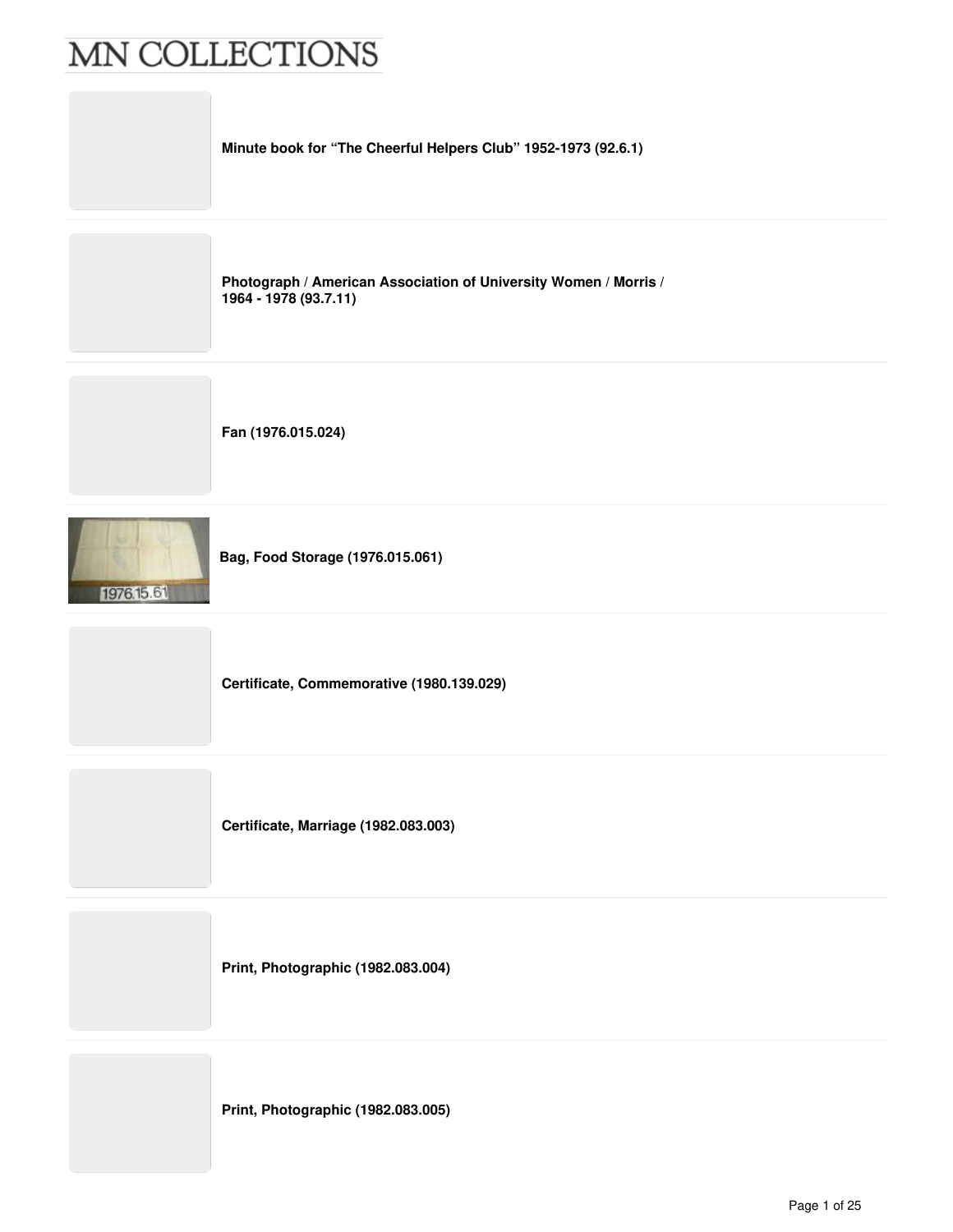



**T-Shirt (1990.068.002)**



**Tool, Inking (1998.08.312)**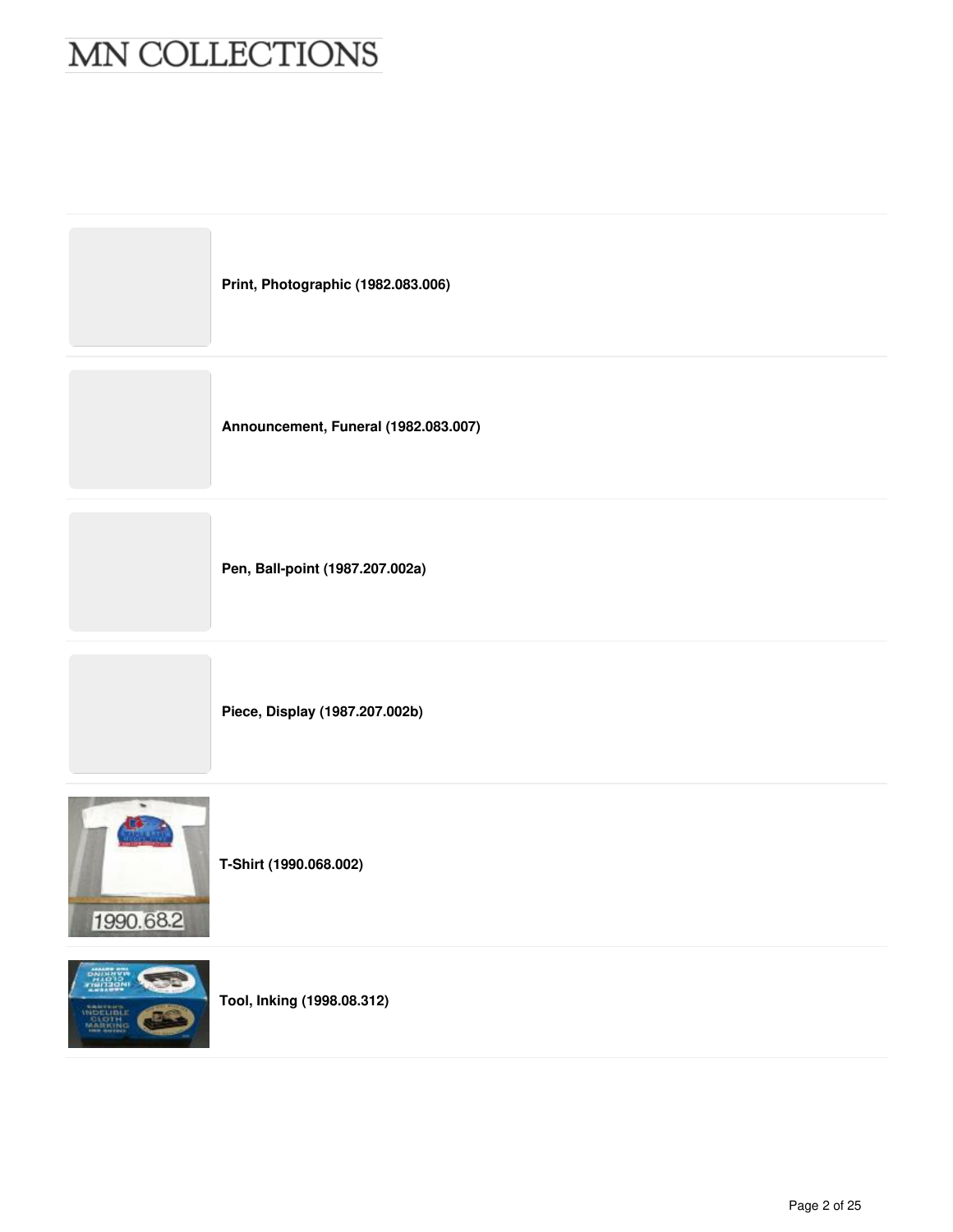**Coupon (2003.069.003)**



**Print, Photographic (2004.050.005)**

**Bag (2004.054.001)**

**Roads to Grace - Stebbins family letters Vol. I (2006.24.22)**

**Roads to Grace - Stebbins family letters Book II (2006.24.23)**

**Roads to Grace - Stebbins family letters Book III (2006.24.24)**

**Roads to Grace - Stebbins family letters Book IV (2006.24.25)**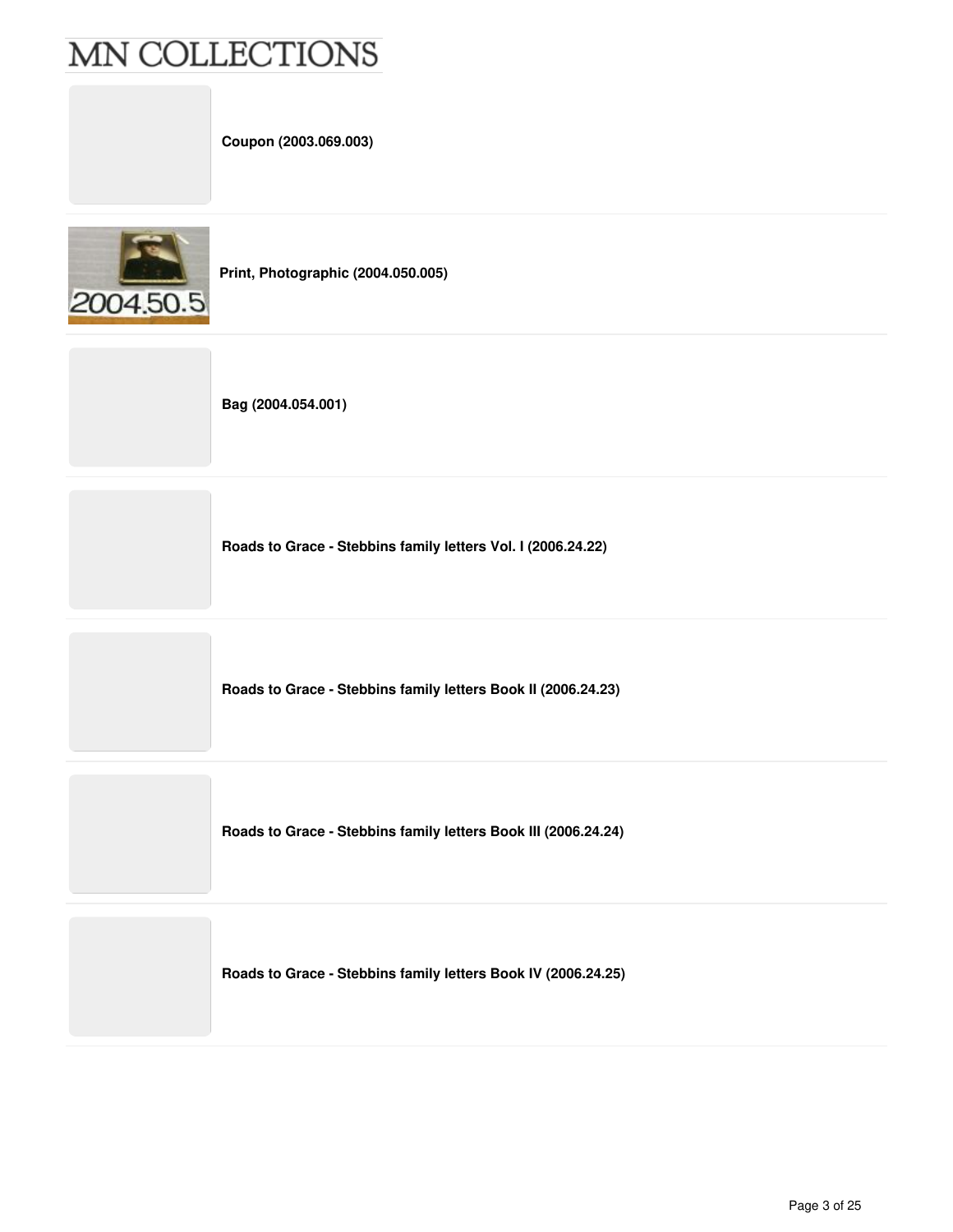**Roads to Grace - Stebbins family letters Vol. V (2006.24.26)**

**Noisemaker (2012.004.001)**

**Jack-in-the-box (2012.004.002)**

**Game (2012.004.003)**

**Noisemaker (2012.004.004)**

**Toy, Pull (2012.004.005)**

**Noisemaker (2012.004.006)**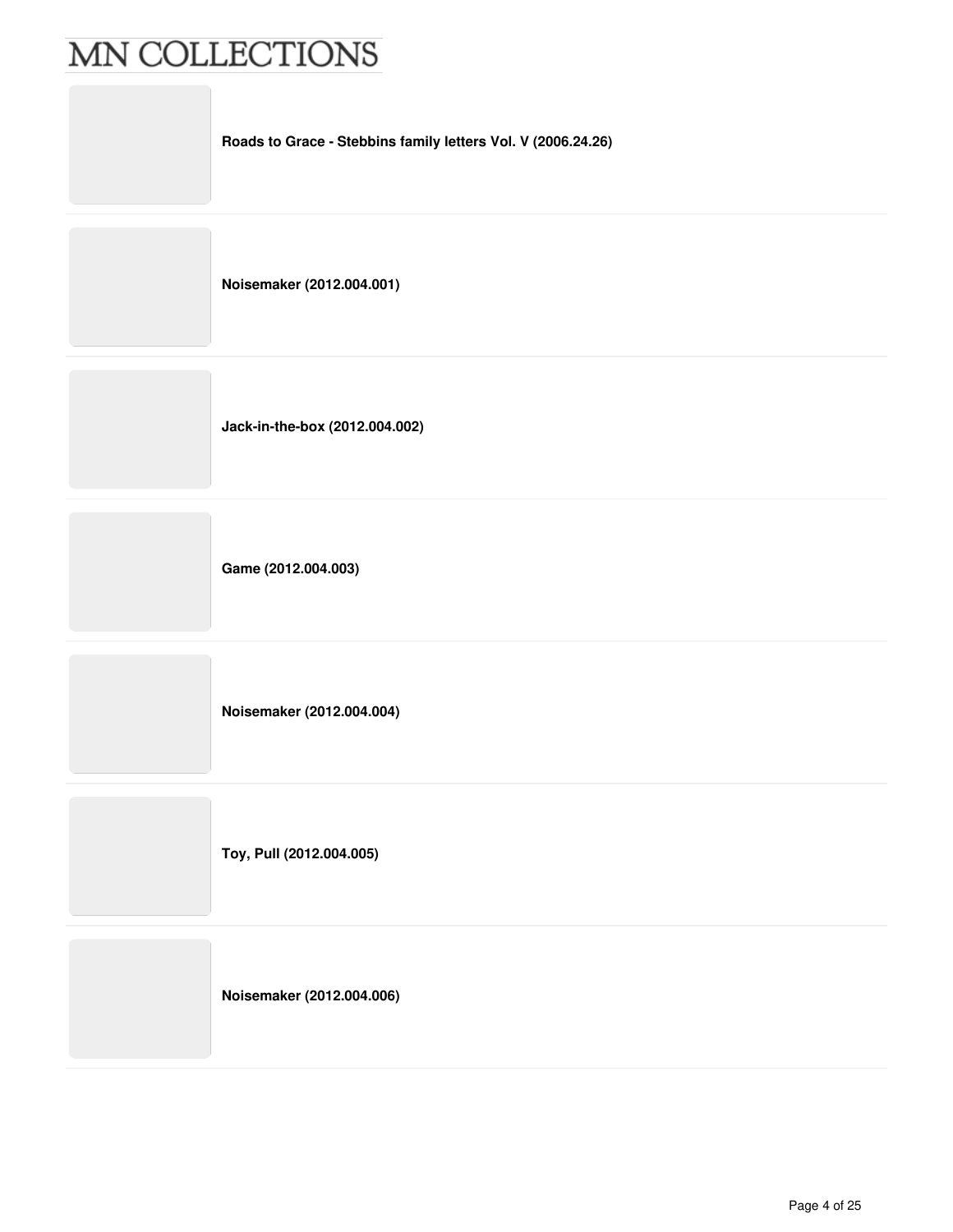

**Ribbon, Prize (2013.023.001)**

| Ribbon, Prize (2013.023.002)                                                          |
|---------------------------------------------------------------------------------------|
| Ribbon, Prize (2013.023.003)                                                          |
| Ribbon, Prize (2013.023.004)                                                          |
| Ribbon, Prize (2013.023.005)                                                          |
| Ribbon, Prize (2013.023.006)                                                          |
| Can sleeve, coozie/cozy/koozie - Morris Fire Department 125<br>Anniversary (2015.5.3) |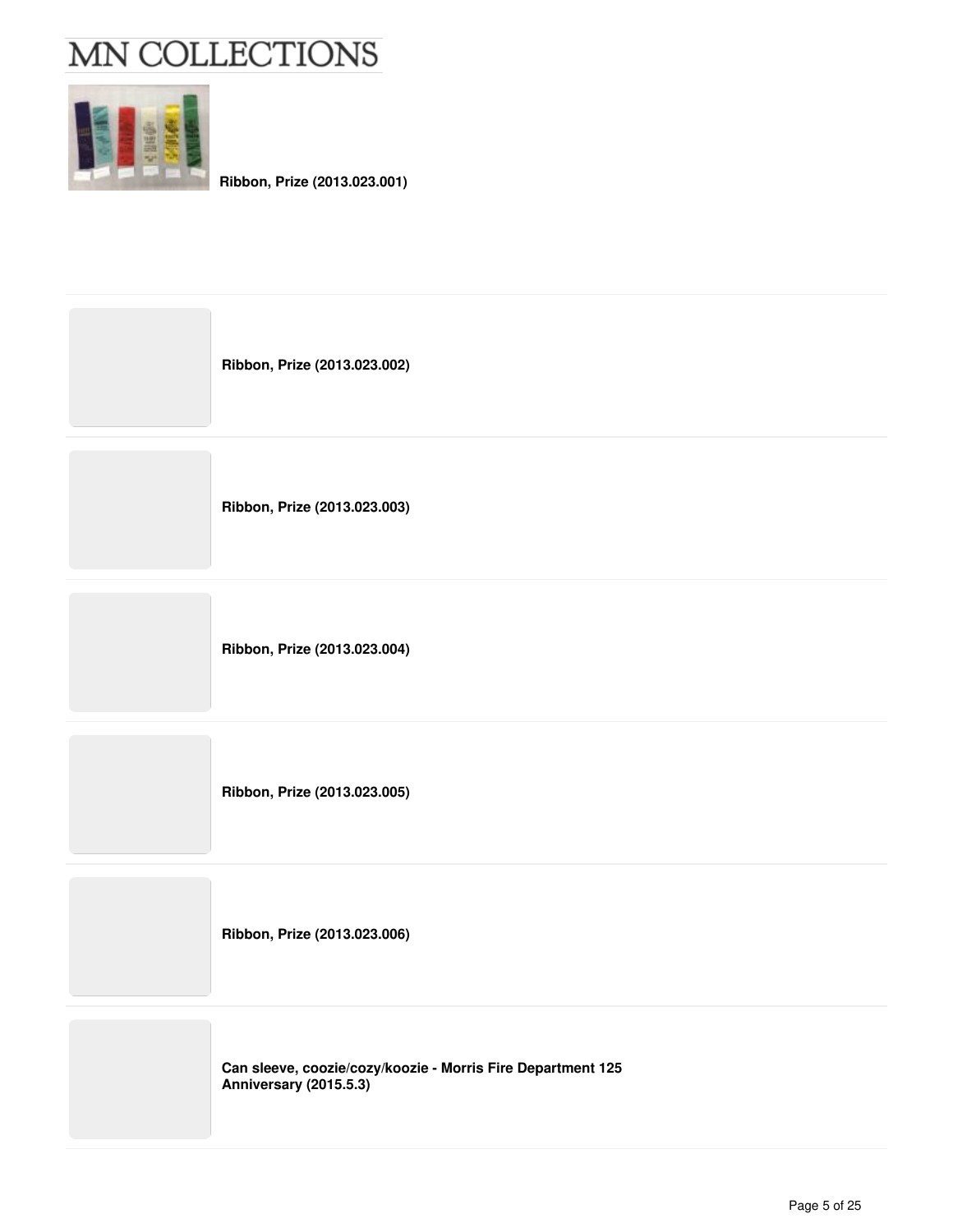**Potholder - Morris Fire Department 125 Anniversary (2015.5.4)**

**Morris Fire Department 1890-2015: Remembering Our Past, Committed to Our Future (2015.5.5)**

**DVD - When The Call Comes: Morris Area Fire Department (2015.5.6)**

**Morris High School Class of 1958 50th Class Reunion yearbook (2016.10.1)**

**UMM Continuing Education and Extension directory 1974-1975 (2016.10.2)**

**Iwatka Morris High School yearbook 1965 (2016.10.3)**

**Iwatka Morris High School yearbook 1964 (2016.10.4)**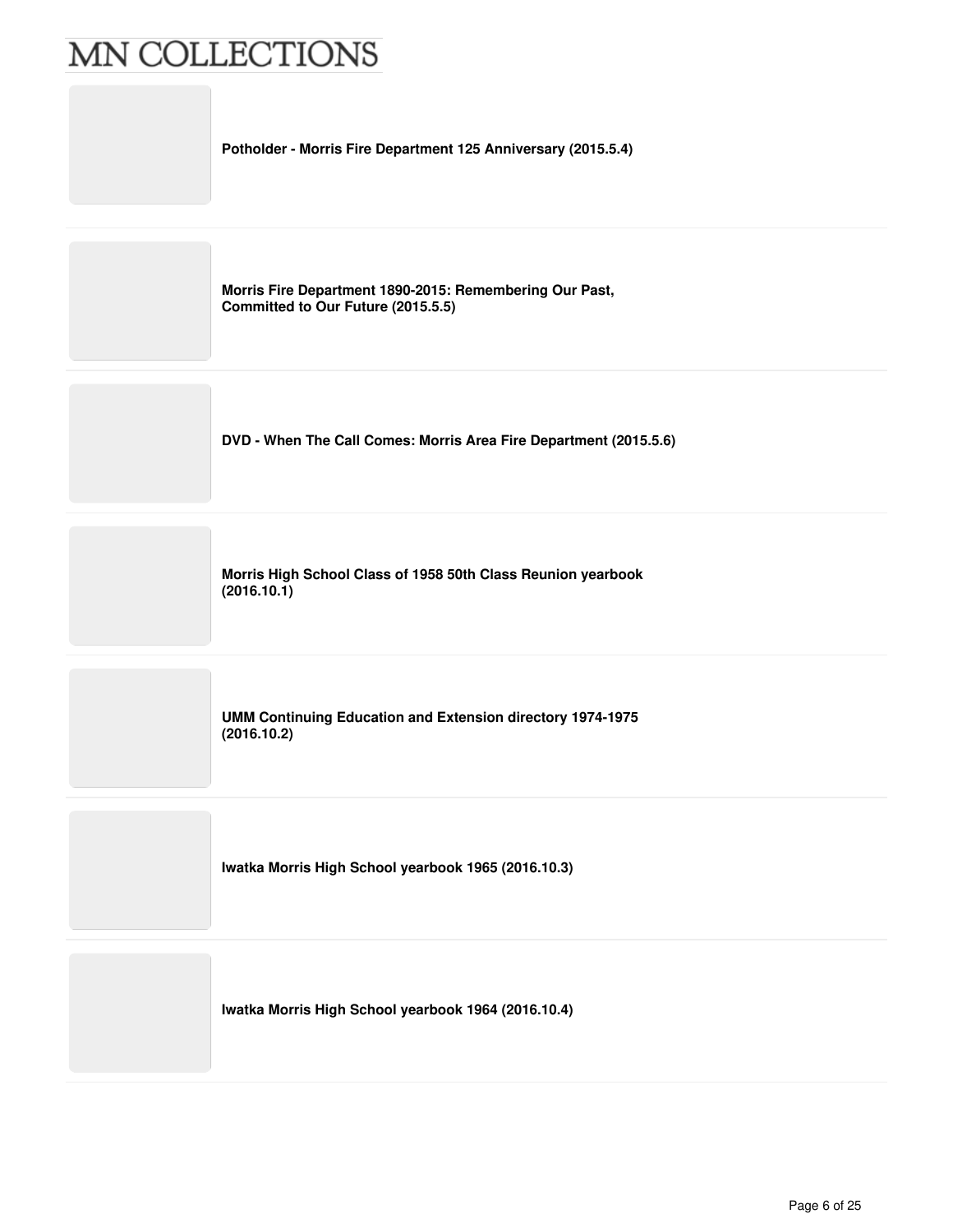**Iwatka Morris High School yearbook 1963 (2016.10.5)**

**Iwatka Morris High School yearbook 1962 (2016.10.6)**

**Iwatka Morris High School yearbook 1961 (2016.10.7)**

**Iwatka Morris High School yearbook 1960 (2016.10.8)**

**Iwatka Morris High School yearbook 1959 (2016.10.9)**

**Iwatka Morris High School yearbook 1958 (2016.10.10)**

**Iwatka Morris High School yearbook 1957 (2016.10.11)**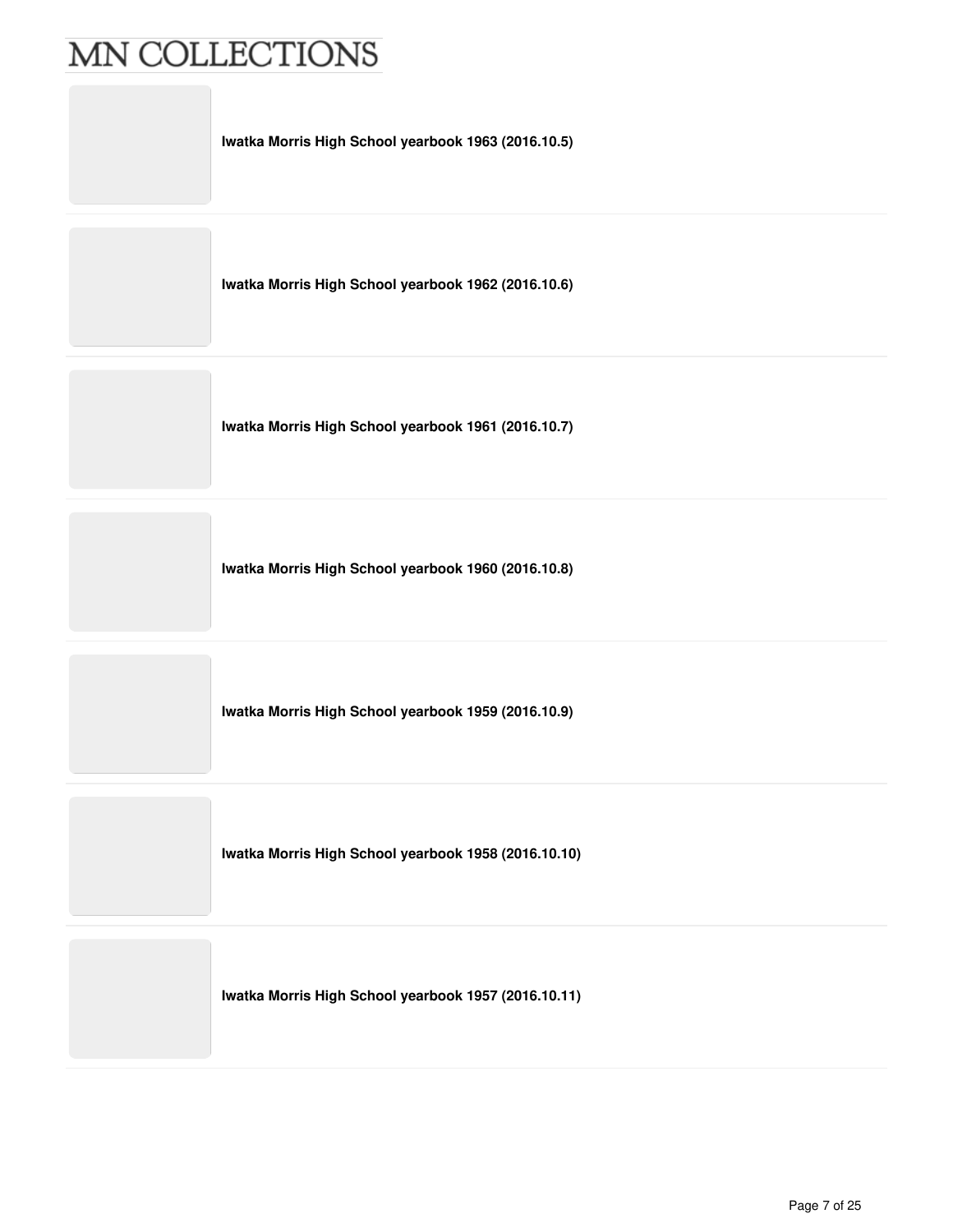**Iwatka Morris High School yearbook 1956 (2016.10.12)**

**Iwatka Morris High School yearbook 1955 (2016.10.13)**

**Iwatka Morris High School yearbook 1954 (2016.10.14)**

**Iwatka Morris High School yearbook 1953 (2016.10.15)**

**Iwatka Morris High School yearbook 1952 (2016.10.16)**

**Book - Henry Sibley's First Years at St. Peters or Mendota by Helen M. White (2016.10.17)**

**School Souvenir booklet, Roosevelt School District 36 (2016.12.1)**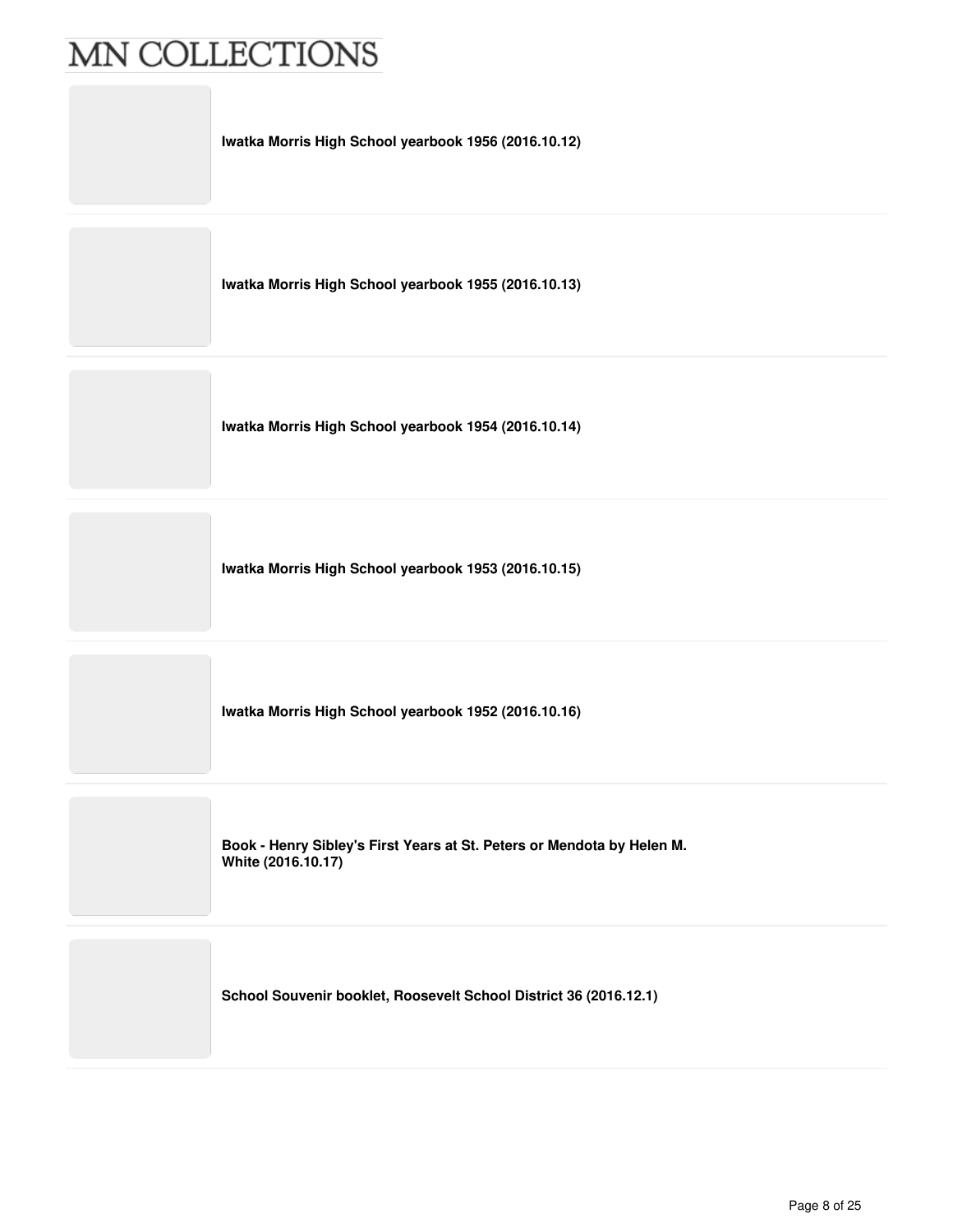**School Souvenir booklet, School District 42 Donnelly (2016.12.2)**

**Morris High School 1918 commencement announcement or invitation and name cards (2016.12.3)**

**Calling card - Willie W. Kavanaugh (2016.12.4)**

**Calling card - Carelius O. Sathers (2016.12.5)**

**Minnesota State High School Board examination certificate, Agnes Sather (2016.12.6)**

**Minnesota State High School Board examination certificate, Agnes Sather (2016.12.7)**

**Minnesota State High School Board examination certificate, Agnes Sather (2016.12.8)**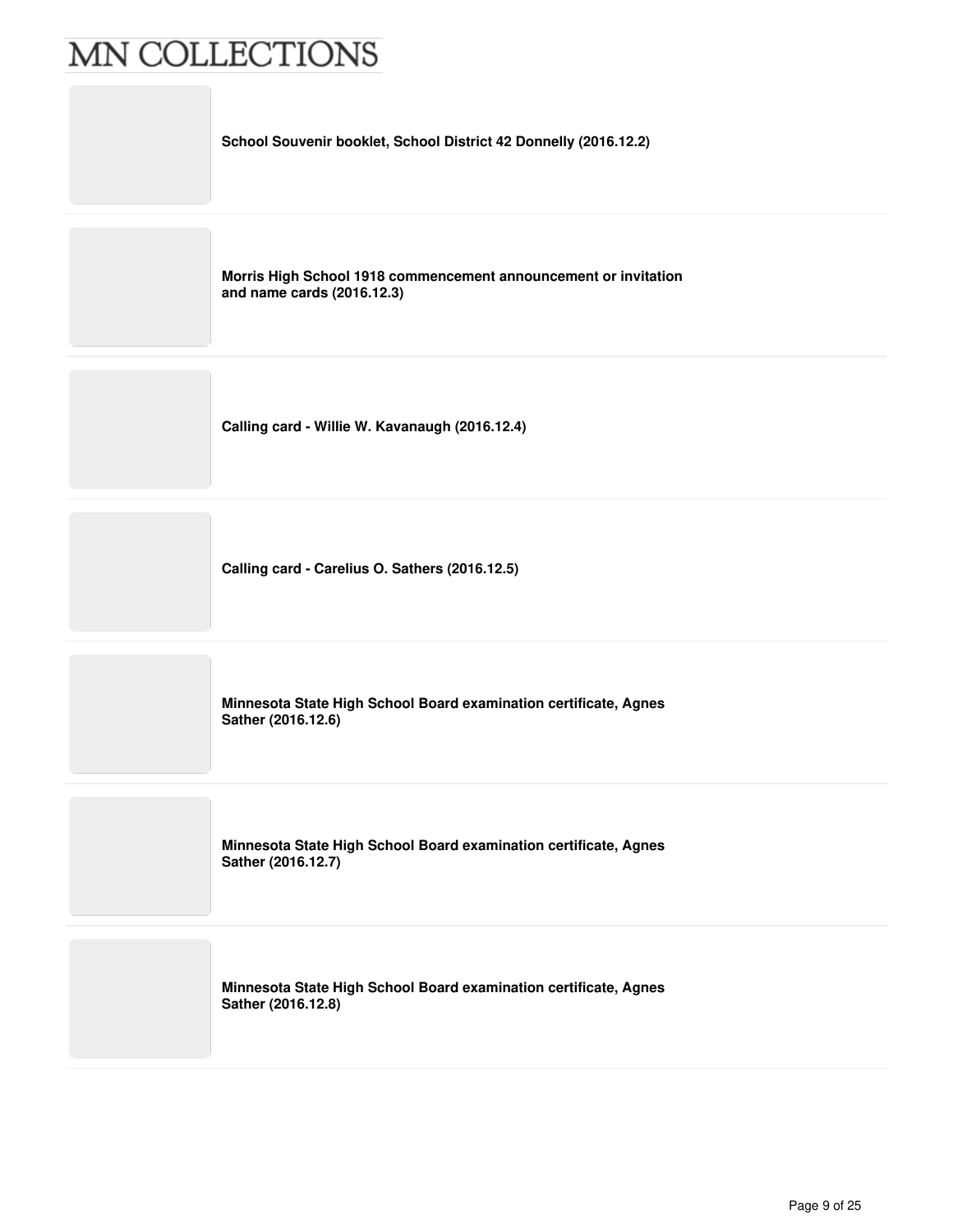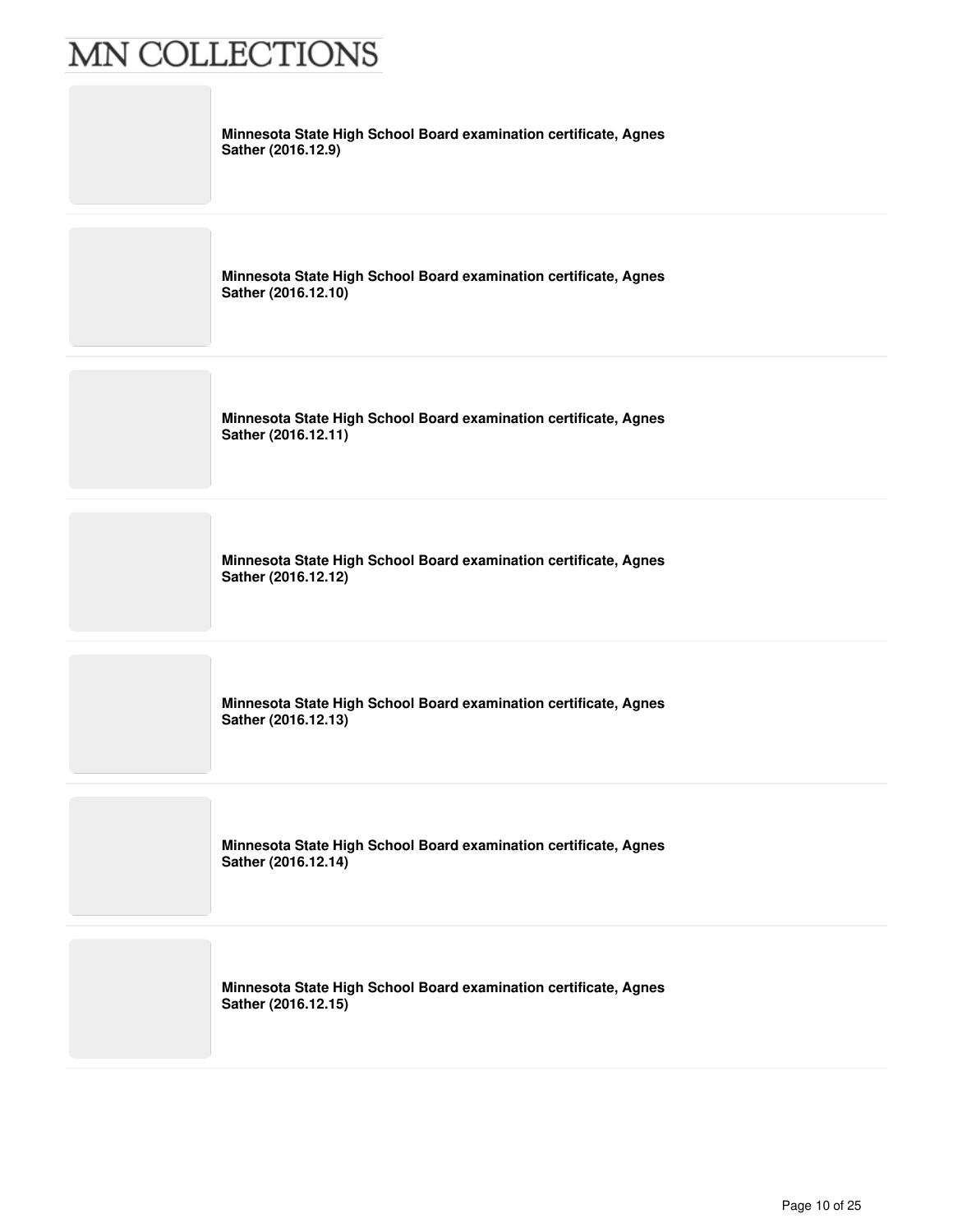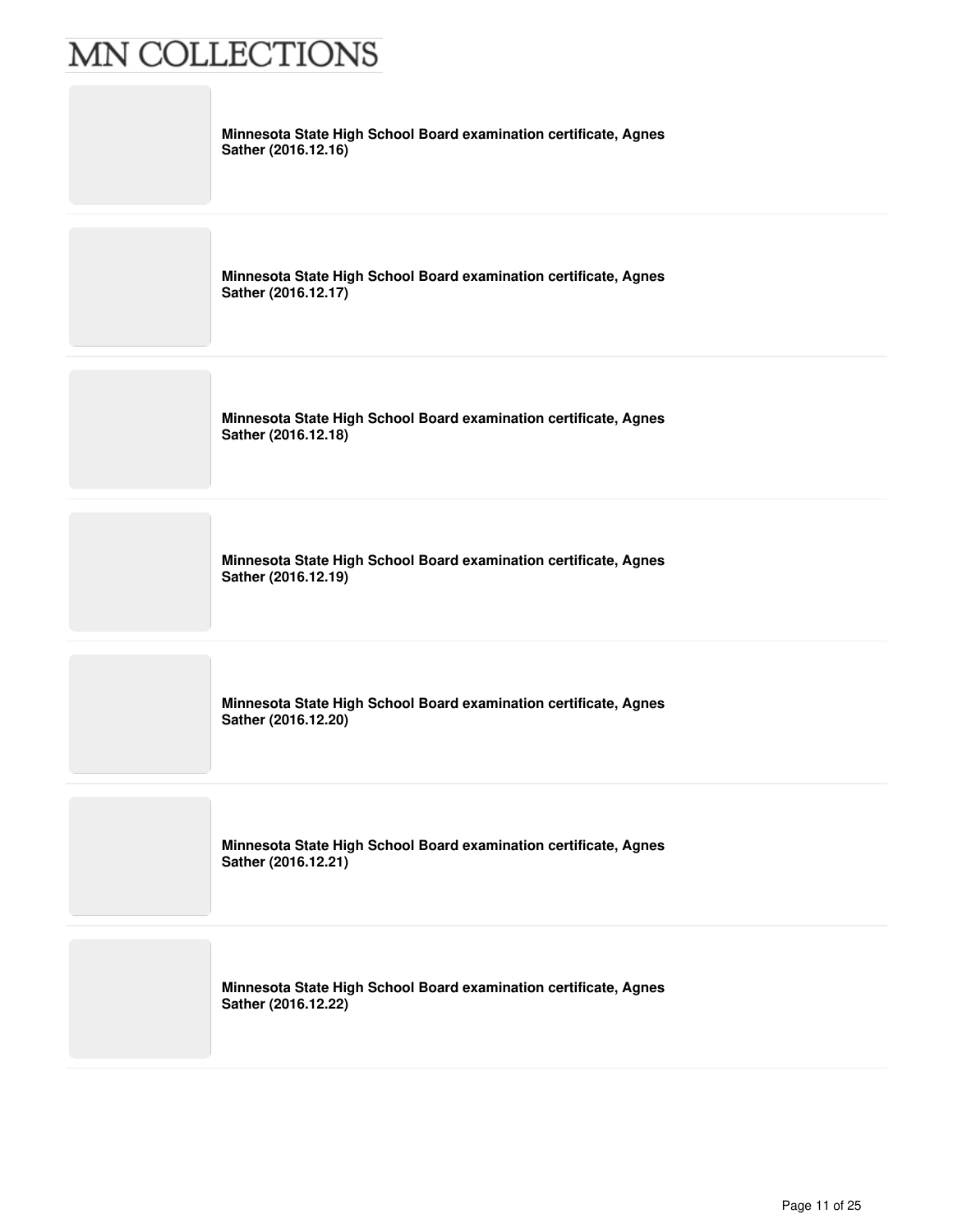**Minnesota State High School Board examination certificate, Agnes Sather (2016.12.23)**

**WWII Ration Book (2016.14.1)**

**WWII Ration Book (2016.14.2)**

**WWII Ration Book (2016.14.3)**

**WWII Ration Book (2016.14.4)**

**Framed Puzzle - Stone Barn (2016.14.6)**

**The Conservation Volunteer September-October 1967 Vol. 30 No. 175 (2016.22.1)**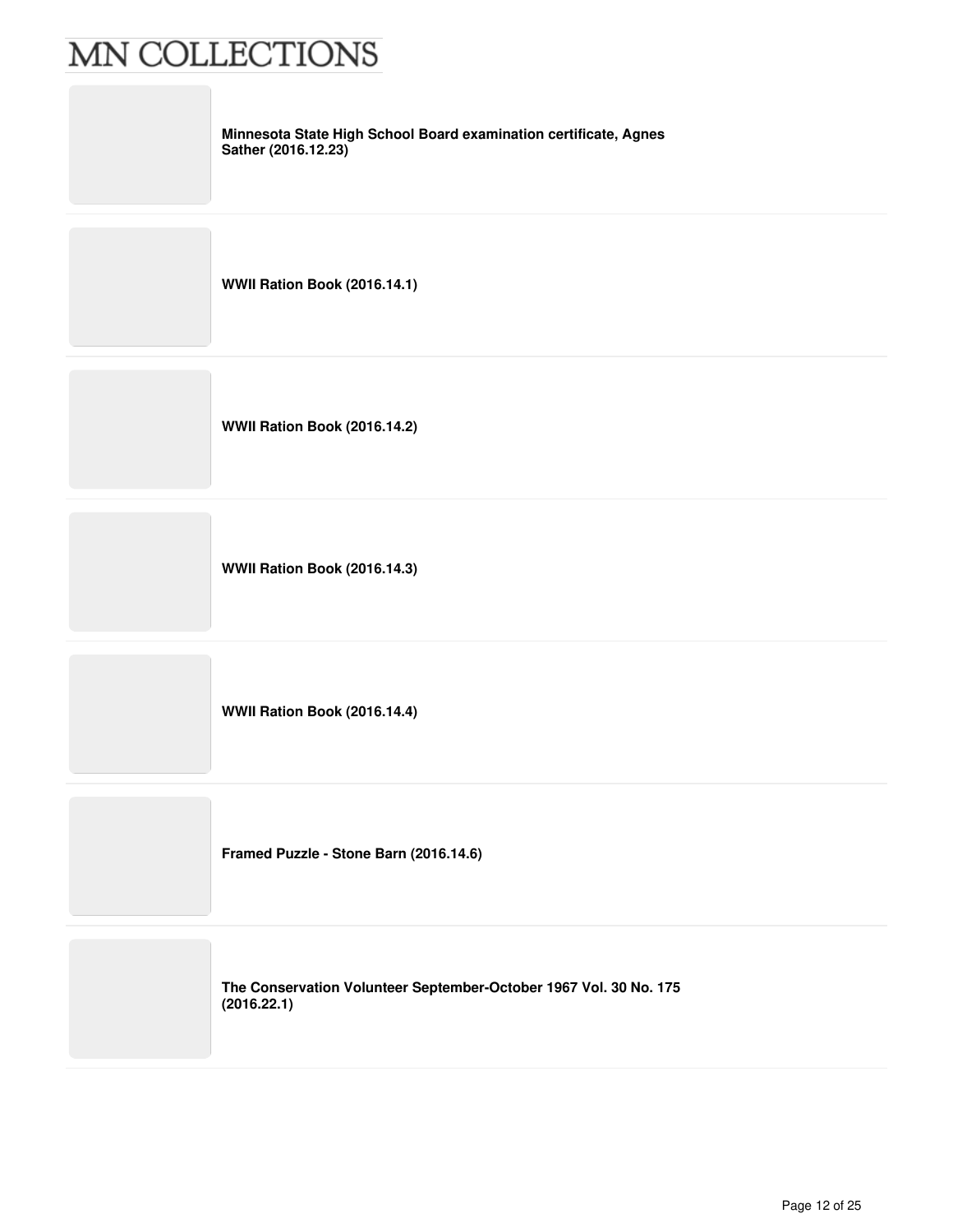

**The Conservation Volunteer Sept.-Oct. 1968 Vol. 31 No. 181 (2016.22.3)**

**The Minnesota Volunteer March-April 1971 Vol. 34 No. 195 (2016.22.5)**

**The Conservation Volunteer Nov.-Dec. 1969 Vol. 32 No. 188 (2016.22.6)**

**The Minnesota Volunteer Sept.-Oct. 1976 Vol. 39 No. 228 (2016.22.7)**

**The Minnesota Volunteer Nov.-Dec. 1974 Vol. 37 No. 217 (2016.22.8)**

**The Minnesota Volunteer July-August 1989 Vol. 52 No. 305 (2016.22.10)**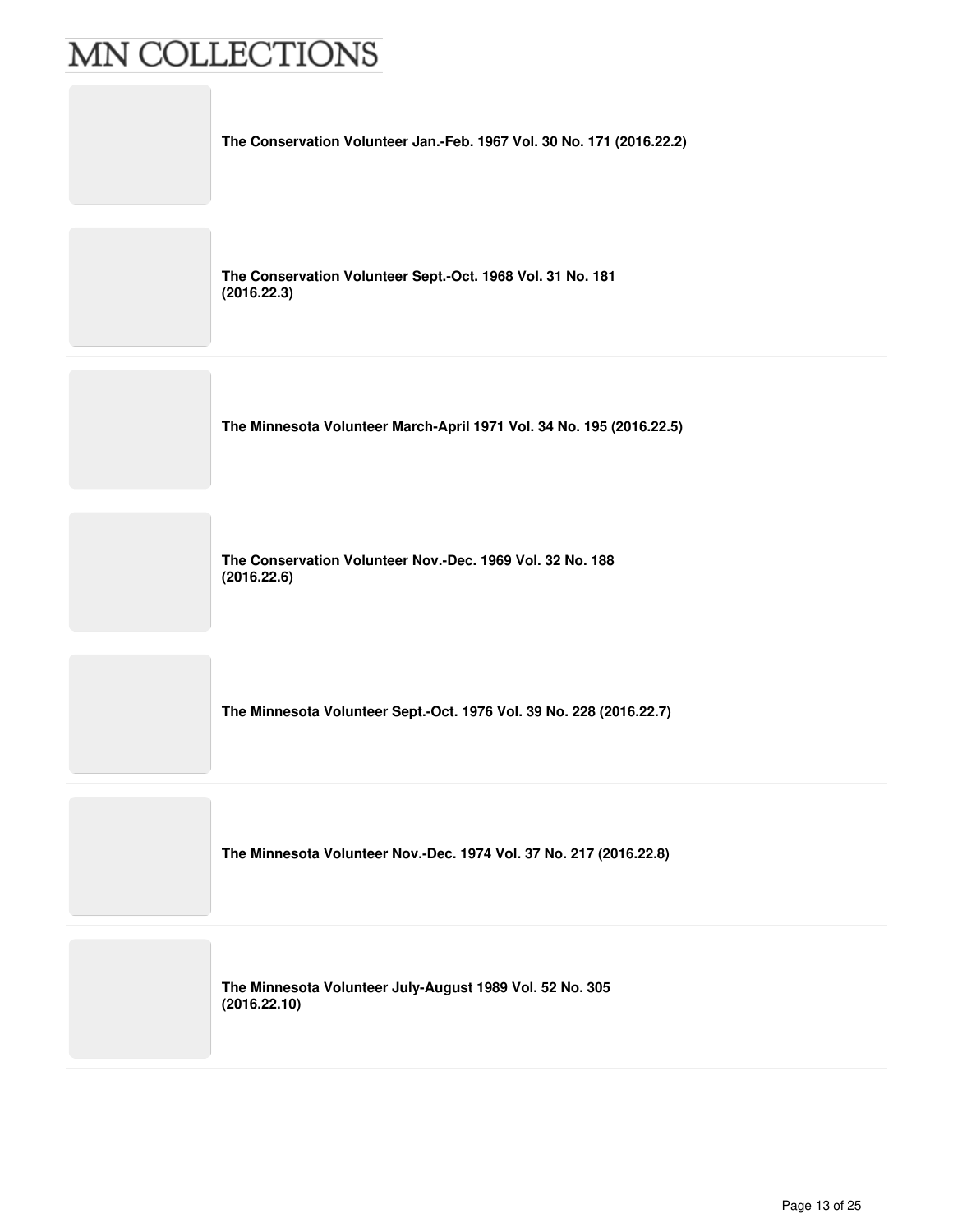| The Minnesota Volunteer July-August 1990 Vol. 53 No. 311<br>(2016.22.11) |
|--------------------------------------------------------------------------|
| The Minnesota Volunteer July-August 1981 Vol. 44 No. 257<br>(2016.22.12) |
| The Minnesota Volunteer July-August 1976 Vol. 39 No. 227<br>(2016.22.13) |
| The Minnesota Volunteer July-August 1967 Vol. 60 No. 353<br>(2016.22.14) |
| Church Confirmation Certficate (2016.27.12)                              |
| Nelson Brothers General Mercantile print on glass (2016.28)              |
| Photo postcard (2016.29.1)                                               |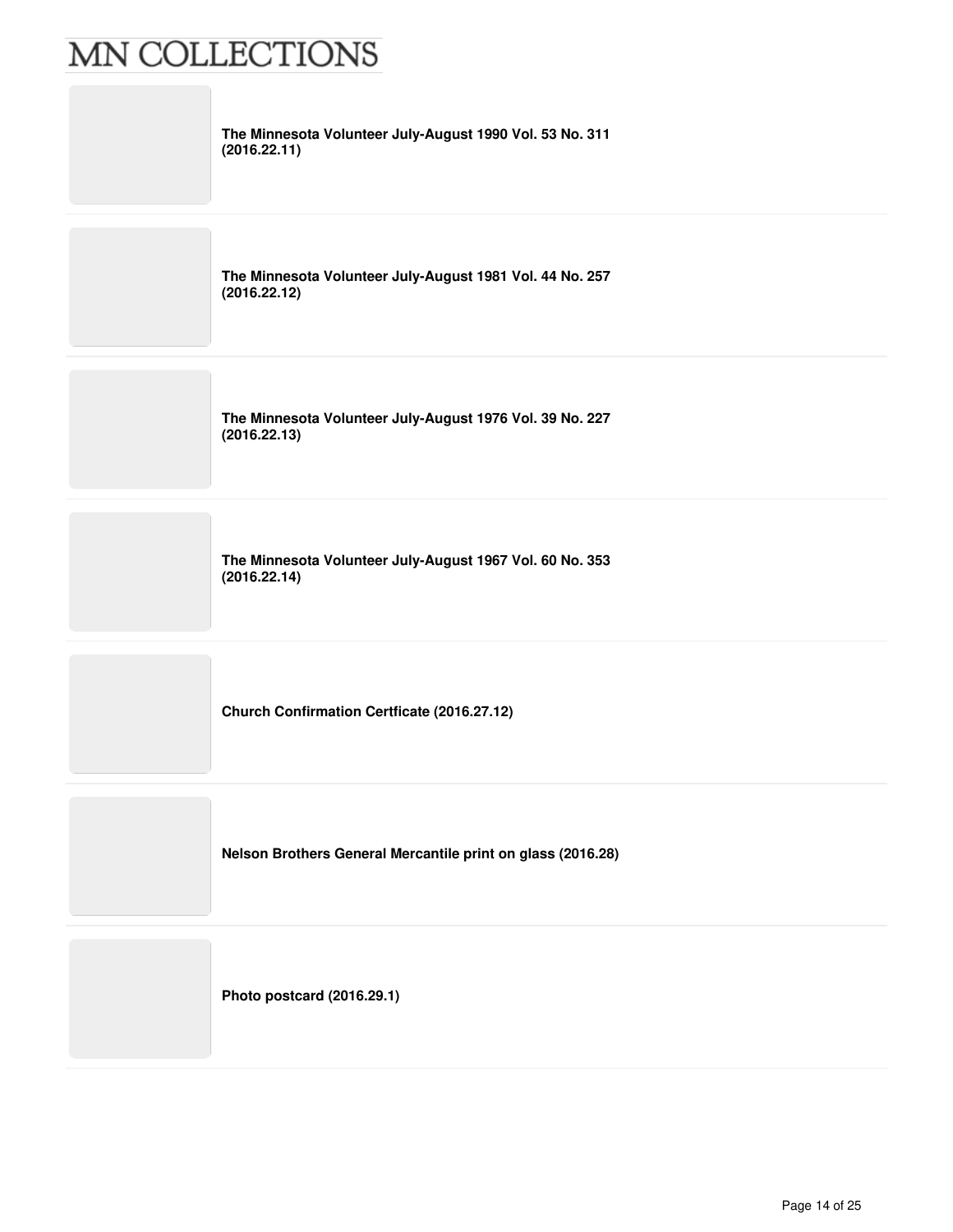**Photo postcard (2016.29.2)**

**Handbook for Parents - Country Day Nursery Inc. (2016.33.1)**

**Country Day Nursery materials (2016.33.2)**

**Atlas of Stevens County (2016.34.1)**

**Assortment of receipts from 1948 for Morris area businesses, Anderson family (2016.40)**

**A Condensed History of Stevens County Agriculture timeline (2017.1.1)**

**The Road Home by Charles Carlson manuscript and funeral program (2017.1.4)**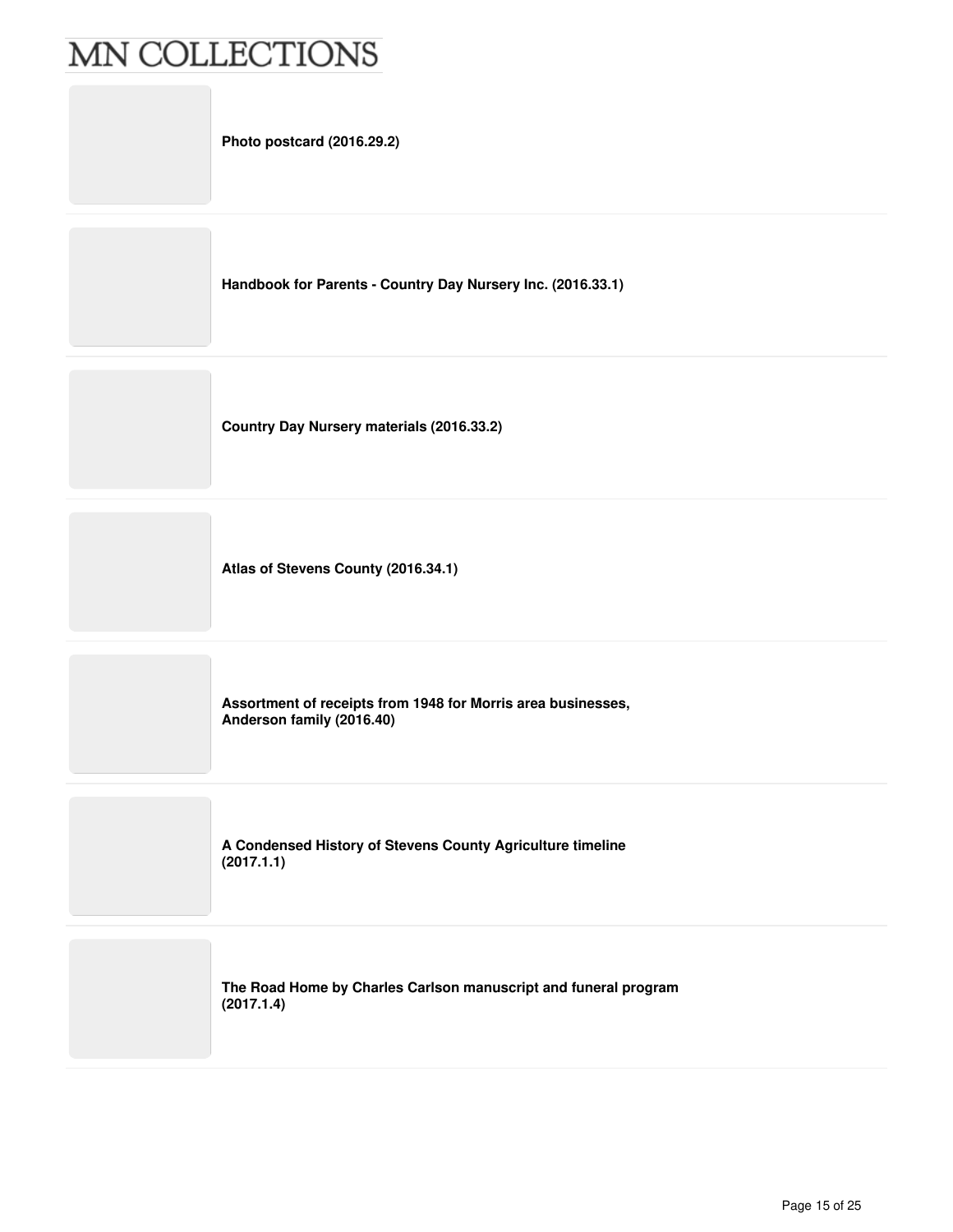**Morris tourism and promotional materials (2017.1.5)**

**UMM commemorative publications (2017.1.6)**

**Information booklet on Morris by the Great Northern Railway and the Morris Chamber of Commerce (2017.1.7)**

**Memories of Country School Years: Rural school district 38 of Swan lake Township June 29, 2002 Reunion (2017.1.8)**

**Darnen Township Treasurer's Book 1878-1881 (2017.6.1)**

**Darnen Township Mortgage Book 1878-1888 (2017.6.3)**

**Darnen Township Mortgage Book 1888-1901 (2017.6.4)**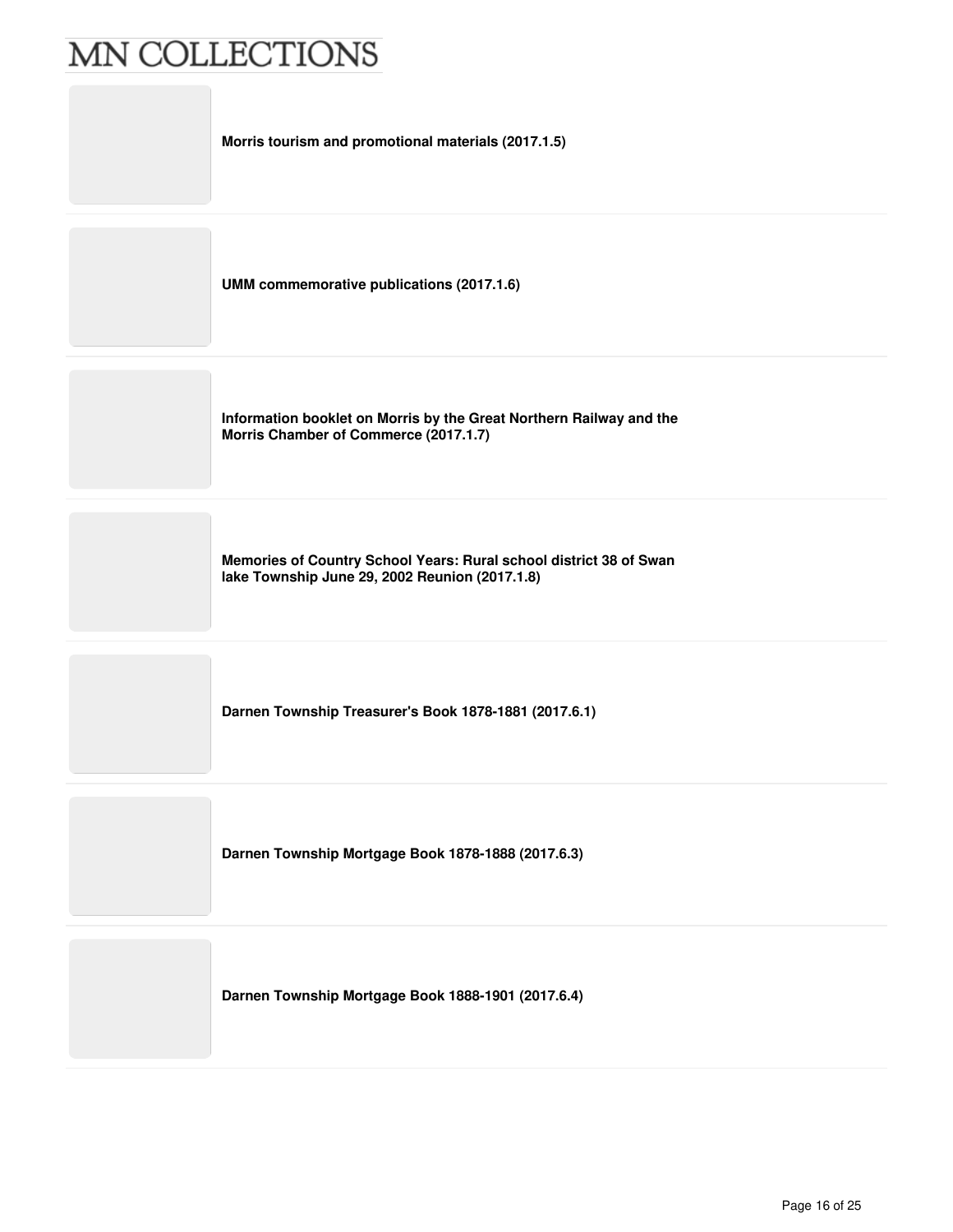**Darnen Township Mortgage Book 1912-1915 (2017.6.7a)**

**Chattel Mortgage Release, Darnen 1898-1901 (2017.6.7b)**

**Folder - Miss Morris miscellaneous materials (2017.11.11)**

**Protest sign - Women's March (2017.12.2)**

**Card (2017.22.7)**

**Newsletter (2017.22.12)**



**Jacket (2019.011.001)**



**Poster, Political (2020.005.002)**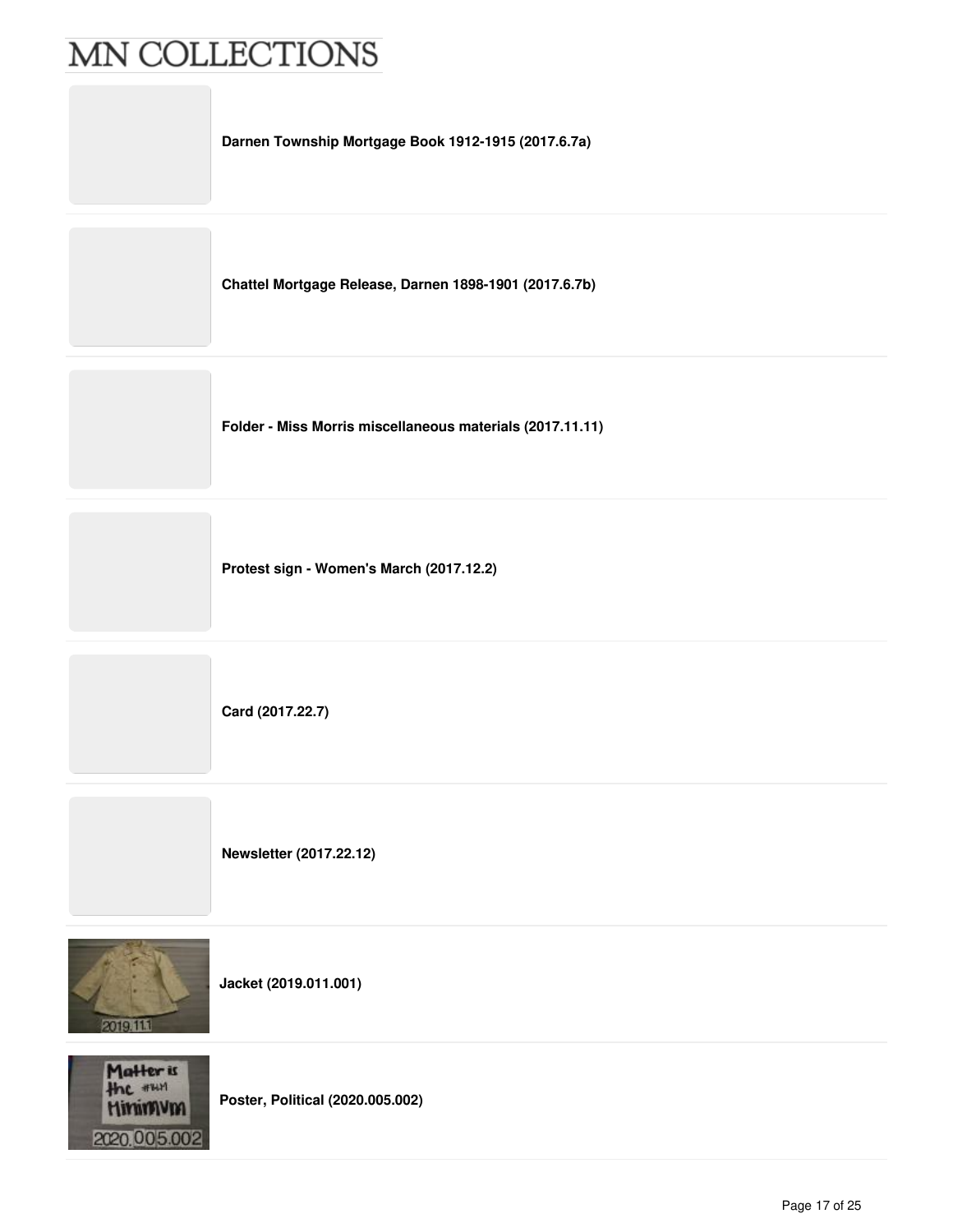

**Poster, Political (2020.005.003)**

**Poster, Political (2020.005.004)**







**Poster, Political (2020.005.006)**



**Pattern, Clothes (2020.008.008)**



**Pattern, Clothes (2020.008.009)**



**Pattern, Clothes (2020.008.010)**



**Pattern, Clothes (2020.008.011)**



**Pattern, Clothes (2020.008.012)**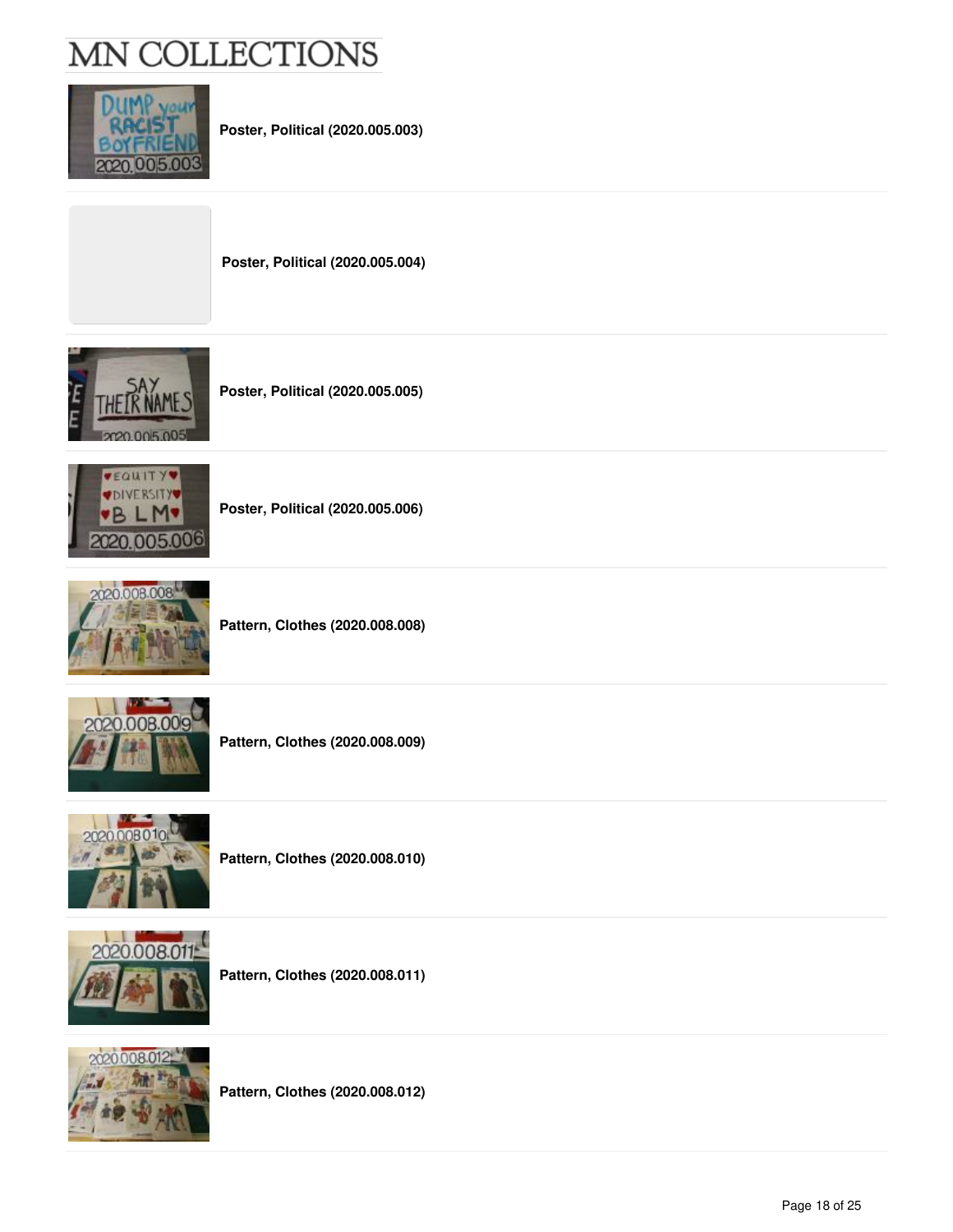

**Clock, Wall (2020-0692)**



**Clock, Regulator (2020-0693)**



**Clock, Wall (2020-0698)**



**Clock, Regulator (2020-0699)**



**Clock, Novelty (2020-0714)**



**Book, Music (2020-2313)**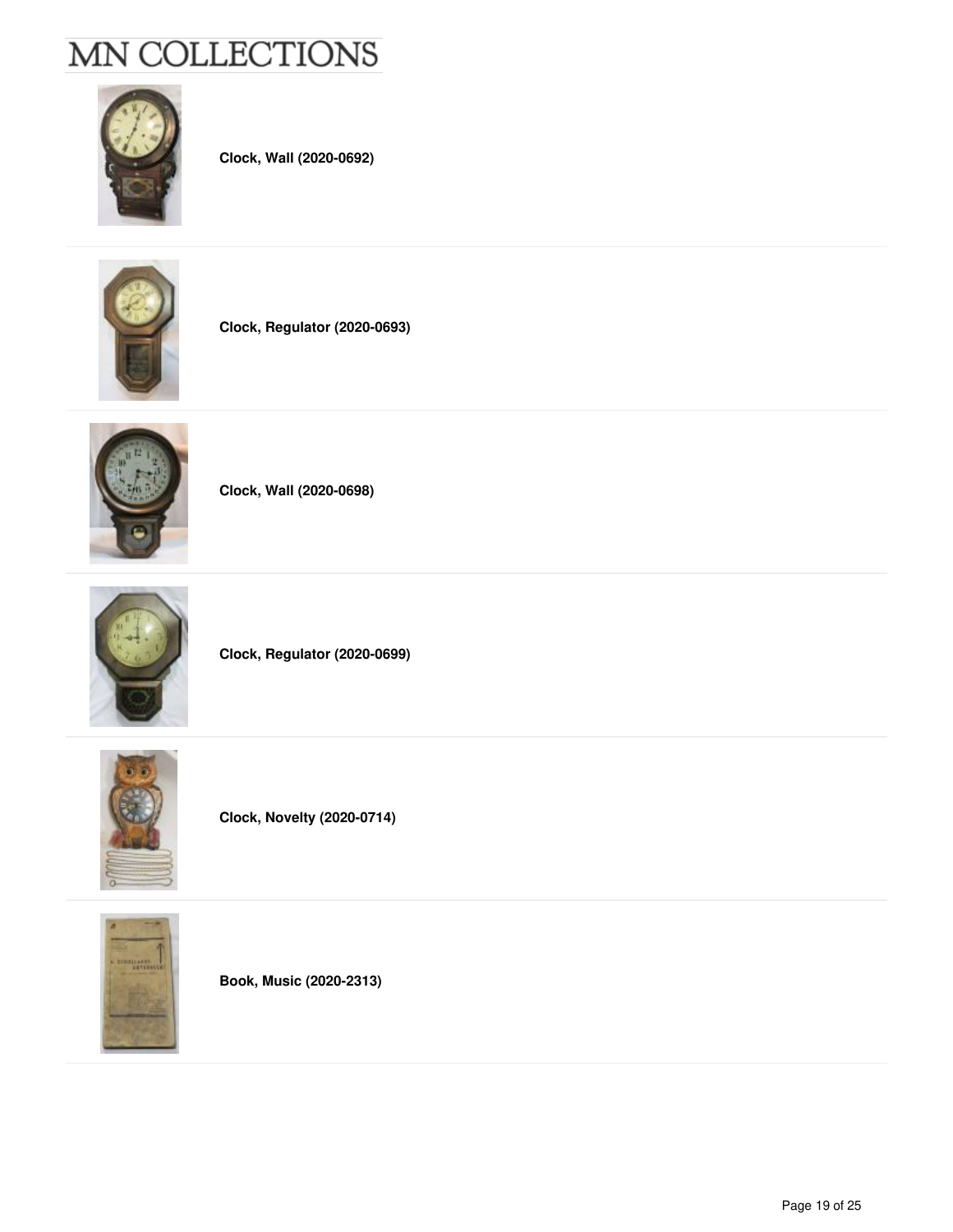

**Book, Music (2020-2314)**



**Book, Music (2020-2315)**



**Book, Music (2020-2316)**



**Book, Music (2020-2317)**



**Book, Music (2020-2329)**



**Book, Music (2020-2333)**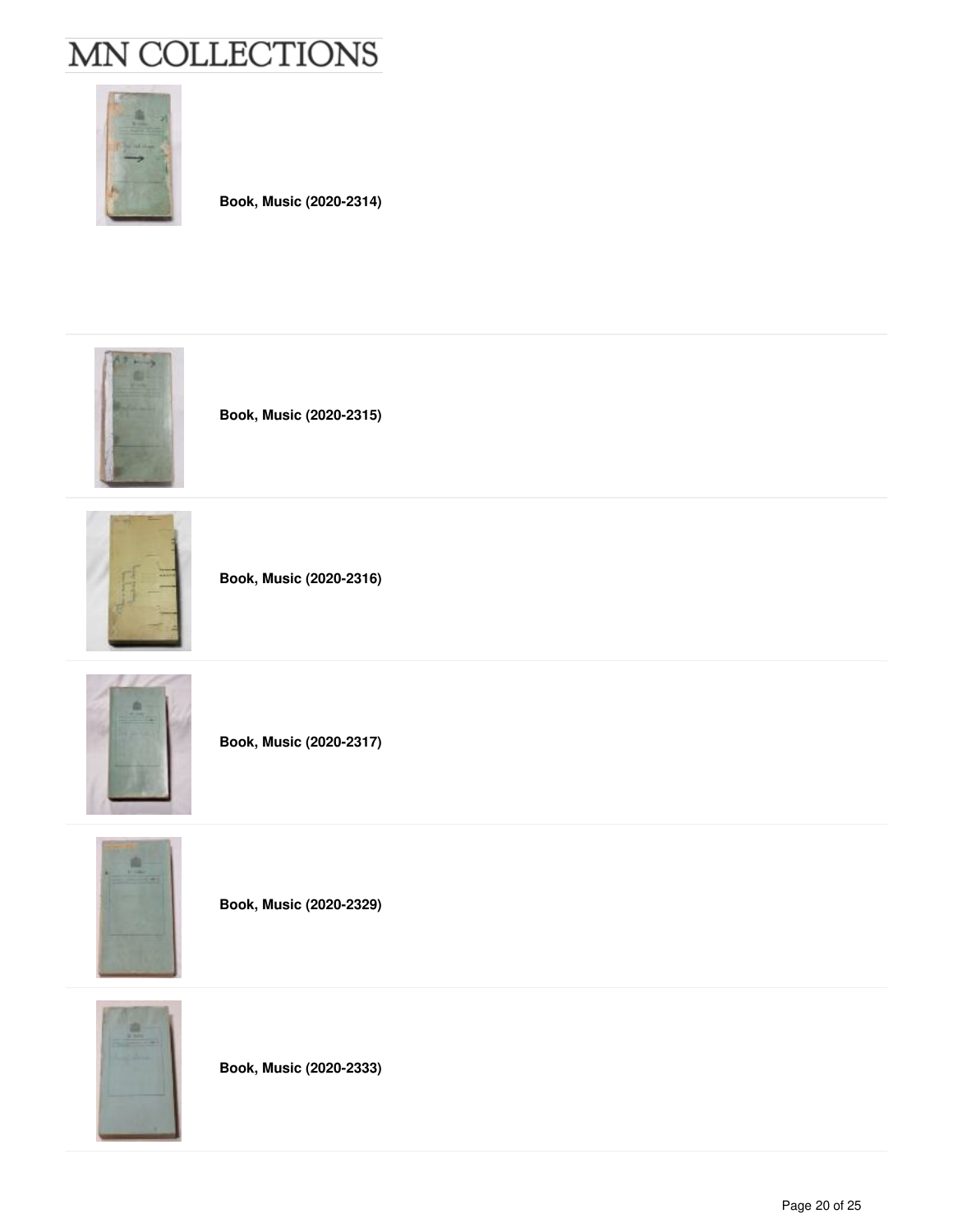

**Book, Music (2020-2338)**



**Book, Music (2020-2341)**



**Book, Music (2020-2342)**



**Book, Music (2020-2344)**







**Book, Music (2020-2351)**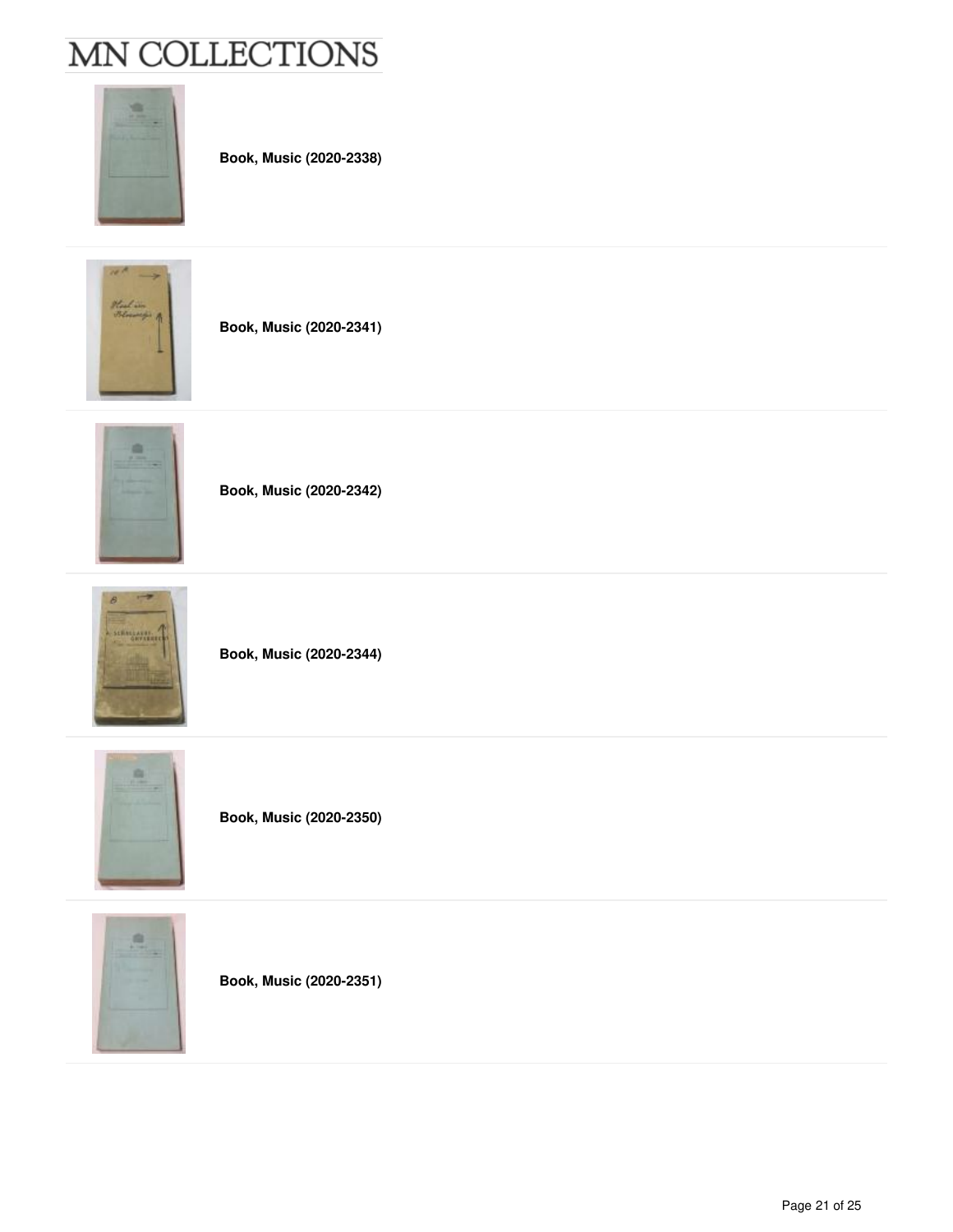

**Book, Music (2020-2355)**



**Book, Music (2020-2362)**



**Scale, Market (2020-2572)**



**Deity, Carved (2020-2591)**



**Thermostat (2021-2942)**



**Clock, Time Recording (2021-2945)**

**Insulator, Communication (2021-3056)**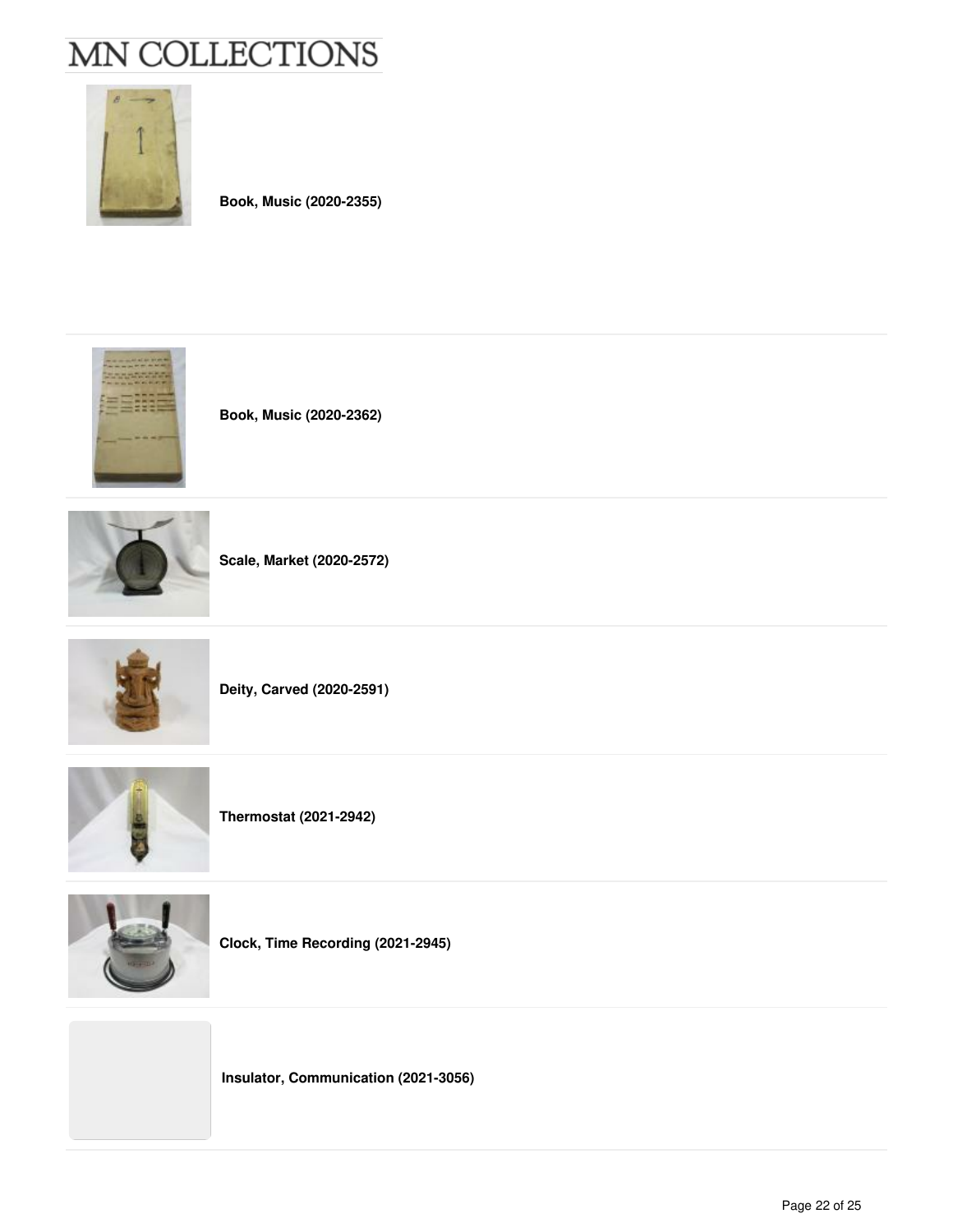

**Razor, Safety (2021-3111)**

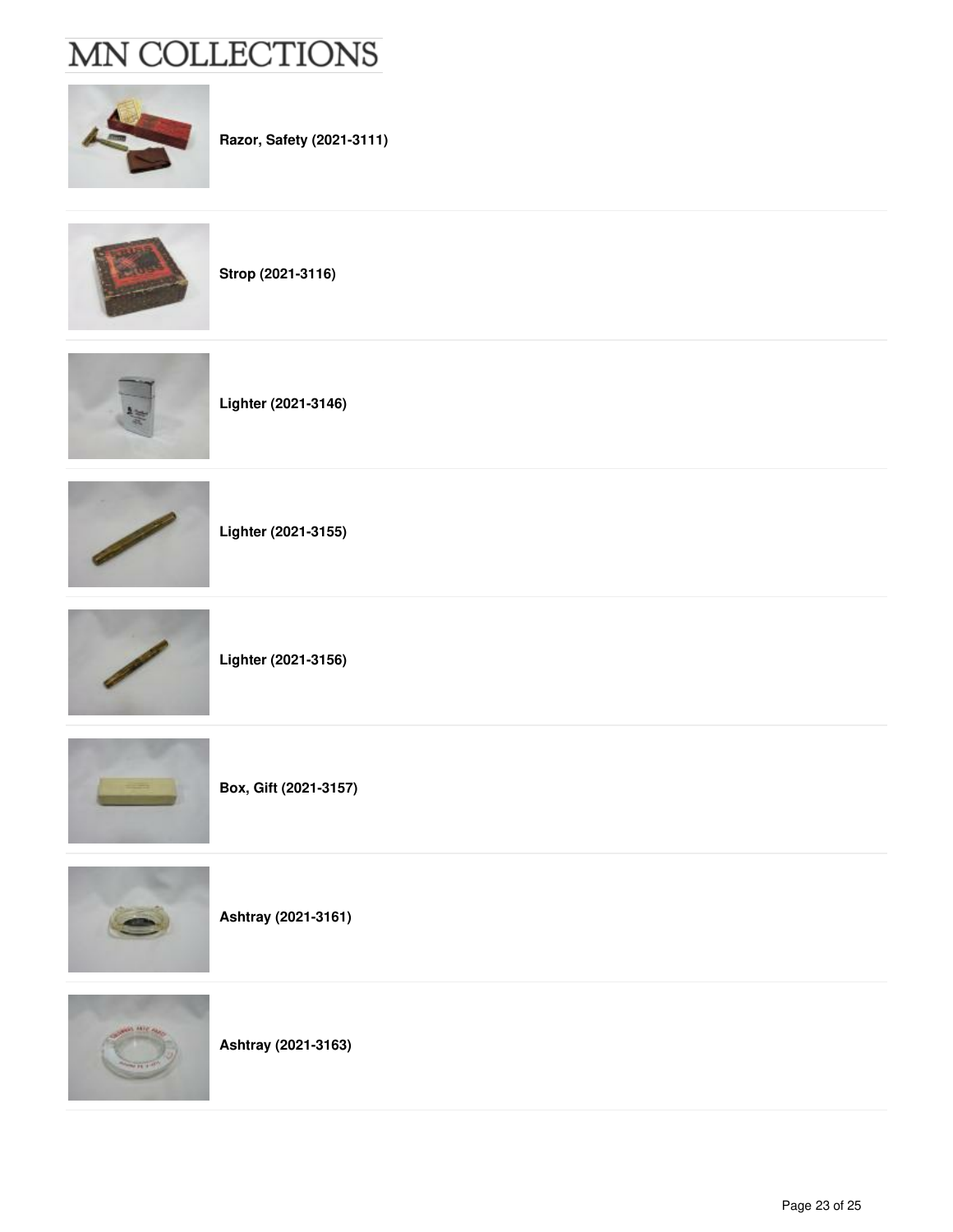

**Ashtray (2021-3169)**